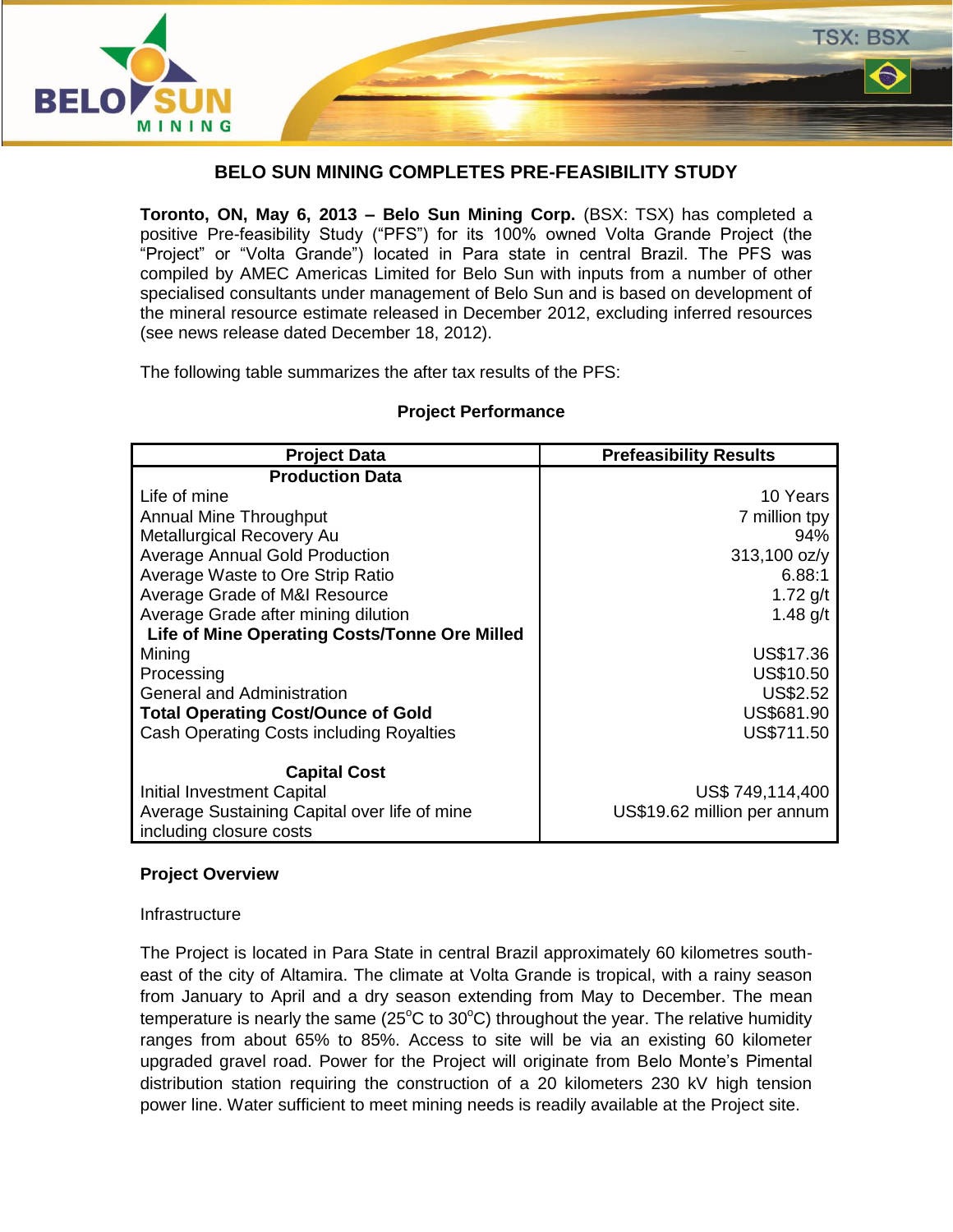

In addition to the mine and process facilities, a camp will be established at the Project site to house workers on a shift rotation basis. Provision has been made for the storage of critical supplies on site.

**TSX: BSX** 

## Open Pit Mineral Reserves

The mineral reserves resulting from the PFS are based on the December 2012 updated mineral resource (see press release dated December 18, 2012). Mineral resources that are not mineral reserves do not have demonstrated economic viability. An external mining dilution factor of 16% at zero grade was applied to give a diluted run of mine grade of 1.48 g/t gold and a cutoff grade of 0.35 g/t Au. Recoveries are based on metallurgical testing that indicates a 94% gold recovery. The pit design was based on an optimised pit shell using a US\$ 910/oz gold price.

| Total Mineral Reserve Estimate as at January 31, 2013 |                     |             |                                |                                  |
|-------------------------------------------------------|---------------------|-------------|--------------------------------|----------------------------------|
| <b>Mineral Reserves</b>                               | <b>Mass</b><br>(kt) | Au<br>(g/t) | <b>Contained Gold</b><br>(kOz) | <b>Recoverable Gold</b><br>(kOz) |
| <b>Proven Reserve</b>                                 | 40,185              | 1.47        | 1,903                          | 1,789                            |
| <b>Probable Reserve</b>                               | 19.081              | 1.49        | 911                            | 856                              |
| <b>Total Reserve</b>                                  | 59,266              | 1.48        | 2,814                          | 2,645                            |

The Qualified Person for the Mineral Reserve estimate is Mr. Carlos Guzmán, director of NCL Brasil Ltda., Registered Member of the Chilean Mining Commission and Fellow of the AusIMM. and is independent of Belo Sun.

## Mining

The mine design, mineral reserve estimate, mining costs and mining fleet requirements for the Project were prepared by NCL Brasil LTDA. Conventional open pit mining will utilise owner operated truck and shovel combinations to maximise production. The mine is designed as a two pit operation using three phases per pit mined over ten years (including ramp up and ramp down), plus a year of pre-stripping. The mine has a planned throughput of 7.0 million tonnes of ore per year.

The average waste to ore strip ratio for the life of the mine is estimated to be 6.88:1. Bench heights of 10 meters will be mined using 15m<sup>3</sup> shovels loading 180 tonne haul trucks. Waste rock will be hauled to dedicated waste management facilities adjacent to the open pits. Saprolite ore will be stockpiled and up to 5% will be fed to the plant annually.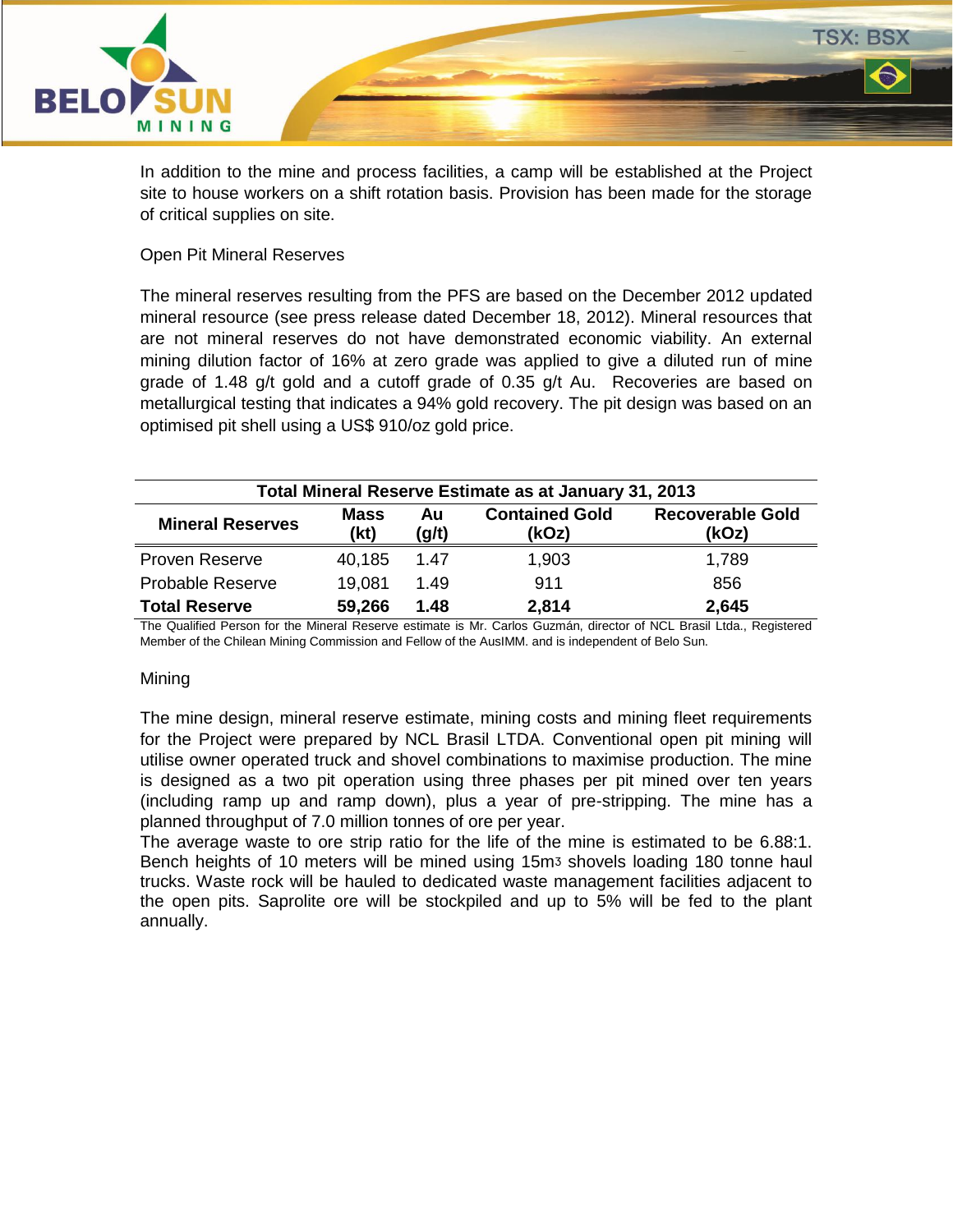

### **Metallurgy**

Previous metallurgical test work included gold recovery tests using medium and high grade composites, with varying gold head grades from approximately 1 g/t to 4 g/t from each of the Grota Seca and Ouro Verde ore bodies.

**TSX: BSX** 

The following tests made up the gold recovery section of the metallurgical test work program:

- Chemical characterization, size distribution and diffractive x- ray analysis of the head samples.
- Preg-robbing tests.
- Gravity separation tests using centrifugal concentrators.
- Leaching tests under a variety of conditions including grind size, slurry density, cyanide concentration and dissolved oxygen concentration.

The highlights of the gold recovery tests included:

- Between 25% to 50% of gold can be recovered in a gravity concentration step prior to leaching.
- The optimal leaching conditions for the Ouro Verde and Grota Seca composites were a grind size of 80% passing 75 µm, slurry density of 50% by weight, 0.5 g/L NaCN concentration, 10 ppm dissolved oxygen concentration at a pH of 10.5.
- The Ouro Verde ore, with a gold head grade varying between 1.17  $q/t$  to 3.80  $q/t$ . has an average gold recovery of 94%.
- The Grota Seca ore, with a gold head grade varying between 1.06  $q/t$  to 3.90  $q/t$ , has an average gold recovery of 94%.

Metallurgical testwork has defined the most effective gold recovery process for Volta Grande as follows:

- Primary crushing with a gyratory crusher,
- Grinding using a SAG/Ball Mill combination,
- Gravity recovery,
- Leaching in a carbon in leach circuit,
- Cyanide destruct prior to discharge to the tailings management facility,
- Carbon elution and regeneration,
- Electro-winning and smelting to produce a gold dore.

Overall gold recovery using this process has been estimated at 94%. The plant will be operated continuously with a planned throughput of 7.0 million tonnes per year assuming an overall 90% availability. Annual gold production is projected to average approximately 313,100 ounces. Dore produced at the site will be sold for further refining.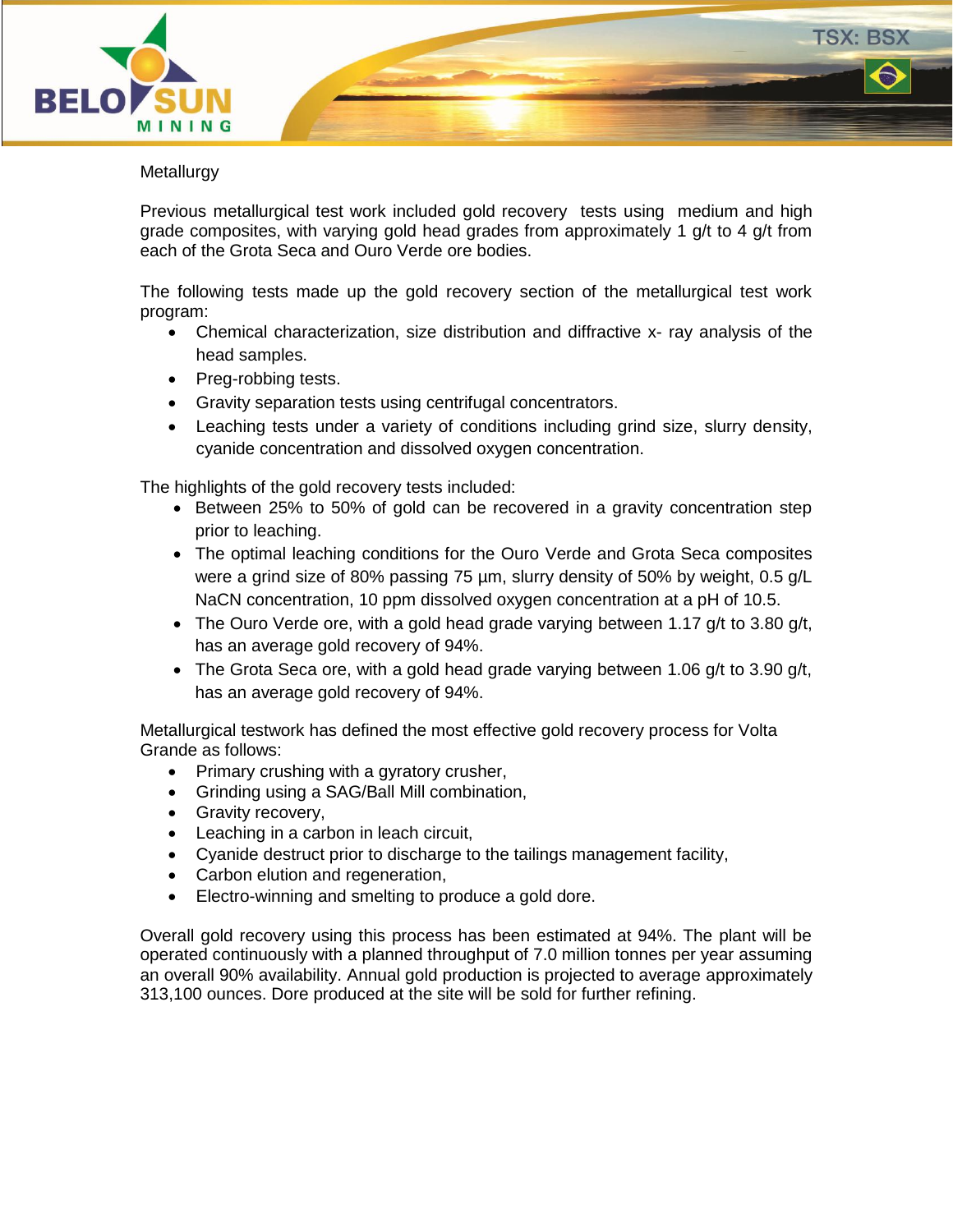

## Operating Costs

Life of mine operating cost based on an annual production of 7.0 million tonnes of ore are estimated at US\$17.36 per tonne of ore mined or US\$2.26 per tonne of material mined, excluding production royalties. This estimated cost equates to US\$681.90 per ounce of gold produced, which includes: mining, process, general and administrative costs. The total operating costs are broken down as follows:

**TSX: BSX** 

# **Operating Cost Breakdown**

| Category                             | Cost per tonne Ore in<br>US\$ | Cost per Ounce Produced in<br>US\$ |
|--------------------------------------|-------------------------------|------------------------------------|
| Mining Cost per Tonne material moved | 2.26                          |                                    |
| Mining                               | 17.36                         | 389.60                             |
| Processing                           | 10.50                         | 235.70                             |
| <b>General and Administrative</b>    | 2.52                          | 56.60                              |
| Total                                | US\$30.38                     | US\$681.90                         |

Strip Ratio 6.88:1

Capital Cost

Capital cost for the mine infrastructure, process plant and open pit development has been developed to provide an estimate suitable for the Construction Phase including cost to design, construct and commission the facilities. Mining costs include pre-stripping of the open pit in preparation for production.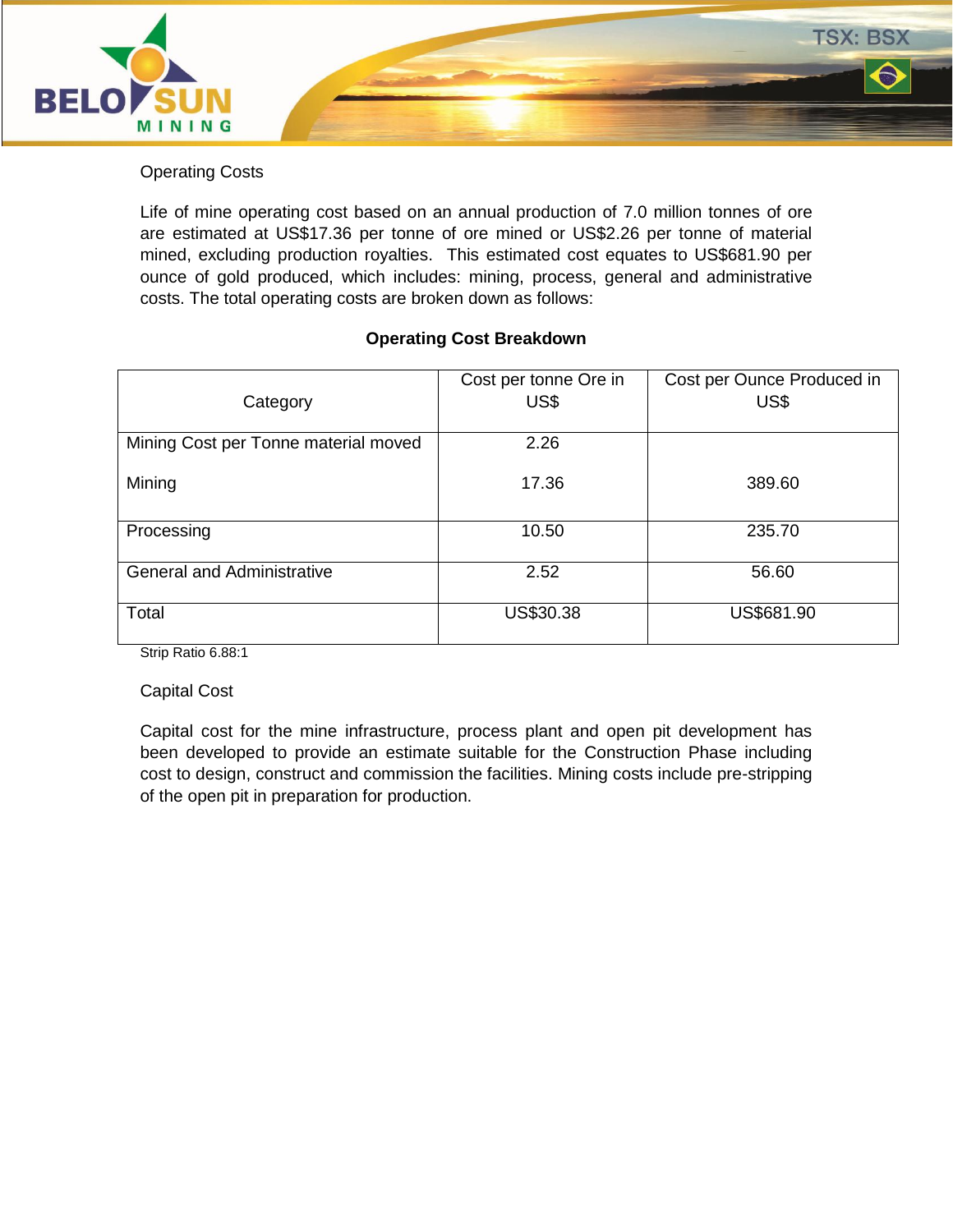

# **Volta Grande Capital Cost Estimate**

**TSX: BSX** 

 $\bigcirc$ 

| <b>Area Description</b>                               | <b>Value without Taxes</b><br>(USDx1000) | <b>Value with Taxes</b><br>(USDx1000) | % of CAPEX |
|-------------------------------------------------------|------------------------------------------|---------------------------------------|------------|
| General (Assemblies)                                  | 52,573                                   | 57,551                                | 7.68%      |
| Mine                                                  | 121,528                                  | 126,127                               | 16.84%     |
| Plant - General                                       | 91,471                                   | 101,508                               | 13.55%     |
| Crushing                                              | 11,412                                   | 12,186                                | 1.63%      |
| Storage/Ore transference                              | 5,087                                    | 5,537                                 | 0.74%      |
| Grinding                                              | 70,178                                   | 75,724                                | 10.11%     |
| Leaching/Adsorption                                   | 30,037                                   | 33,057                                | 4.41%      |
| Elution                                               | 5,763                                    | 6,564                                 | 0.88%      |
| Electrowinning                                        | 1,119                                    | 1,279                                 | 0.17%      |
| Gold room                                             | 1,527                                    | 1,674                                 | 0.22%      |
| Carbon regeneration                                   | 970                                      | 1,081                                 | 0.14%      |
| Tailings treatment                                    | 3,186                                    | 3,877                                 | 0.52%      |
| Lime preparation                                      | 1,491                                    | 1,698                                 | 0.23%      |
| Tailings dam                                          | 10,788                                   | 12,641                                | 1.69%      |
| Ancillary facilities                                  | 48,507                                   | 55,493                                | 7.41%      |
| Water distribution system                             | 2,868                                    | 3,512                                 | 0.47%      |
| Compressed air system                                 | 1,111                                    | 1,189                                 | 0.16%      |
| Reagents<br>delivery,<br>store<br>and<br>distribution | 7,308                                    | 8,249                                 | 1.10%      |
| Infrastructure                                        | 29,378                                   | 32,946                                | 4.40%      |
| Environment                                           | 1,018                                    | 1,174                                 | 0.16%      |
| Engineering and Procurement (EP)                      | 23,787                                   | 26,039                                | 3.48%      |
| Construction management (CM)                          | 31,716                                   | 34,719                                | 4.63%      |
| <b>Owner's Costs</b>                                  | 21,819                                   | 21,819                                | 2.91%      |
| Freight                                               | 8,223                                    | 8,223                                 | 1.10%      |
| Erection supervision (Vendor<br>Representation)       | 3,721                                    | 4,340                                 | 0.58%      |
| Spare parts                                           | 1,052                                    | 1,132                                 | 0.15%      |
| <b>Firts Fills</b>                                    | 1,817                                    | 1,954                                 | 0.26%      |
| Pre-Commissioning and training                        | 3,721                                    | 4,340                                 | 0.58%      |
| <b>Engineering insurance</b>                          | 5,998                                    | 6,561                                 | 0.88%      |
| Contingency                                           | 96,919                                   | 96,919                                | 12.94%     |
| <b>Total</b>                                          | 696,094                                  | 749,114                               | 100%       |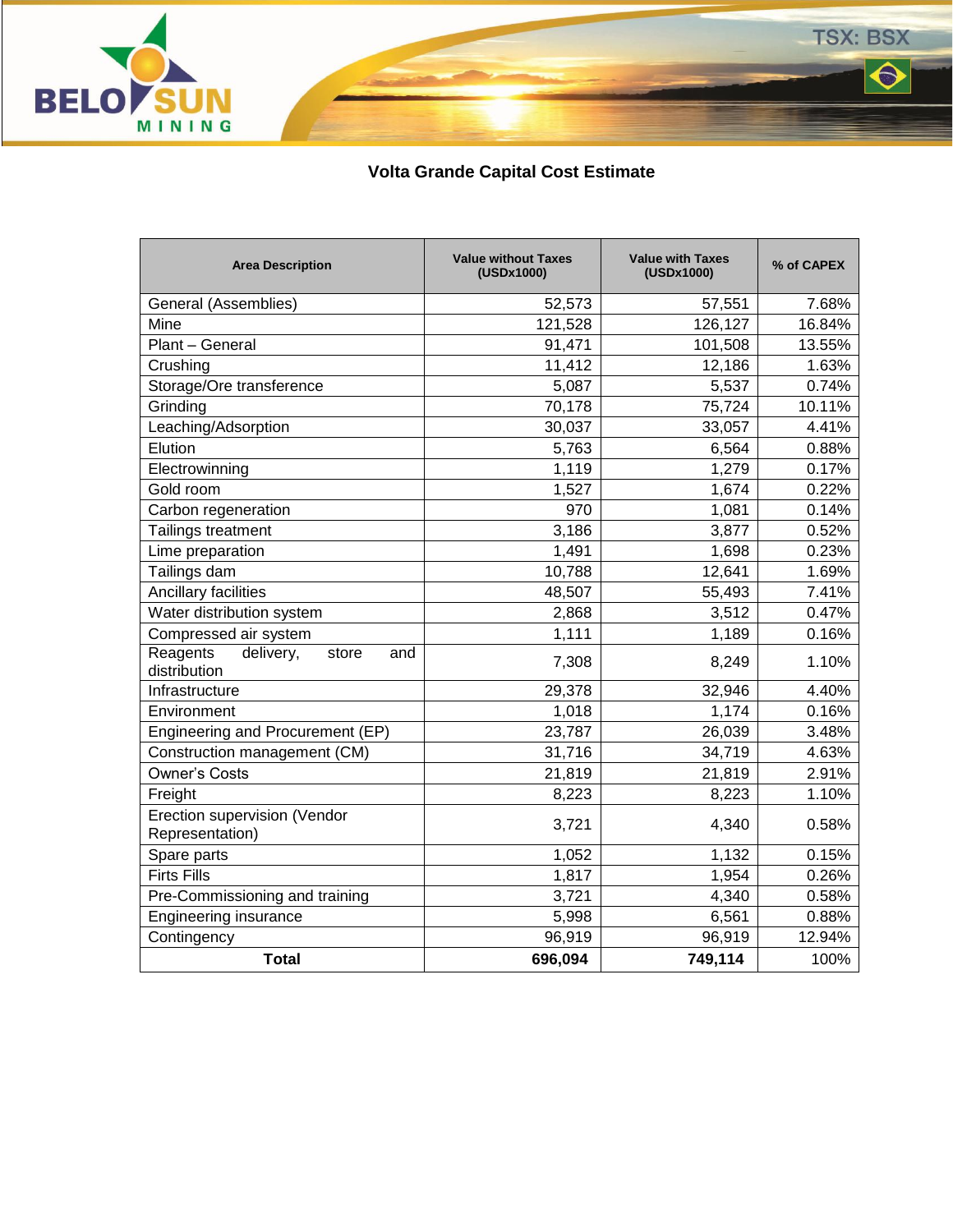

## Financial Analysis

Belo Sun has completed a financial analysis of the Project using a discounted cashflow model incorporating the mine production schedule, estimated capital and operating costs, Brazilian tax treatment and royalty schedules as they apply to the Project. The financial analysis has been based on a gold price of US\$1,450/ounce. No allowance has been made for inflation or escalation of gold prices.

## **Volta Grande Project Financial Analysis Summary**

| US\$934.9 million |
|-------------------|
| US\$474.2 million |
| 15.2%             |
|                   |

Assumptions: BRL/USD 2.077, Diesel US\$1.0/l, Power US\$0.88/kWh



## **Financial Gold Price Sensitivity Analysis**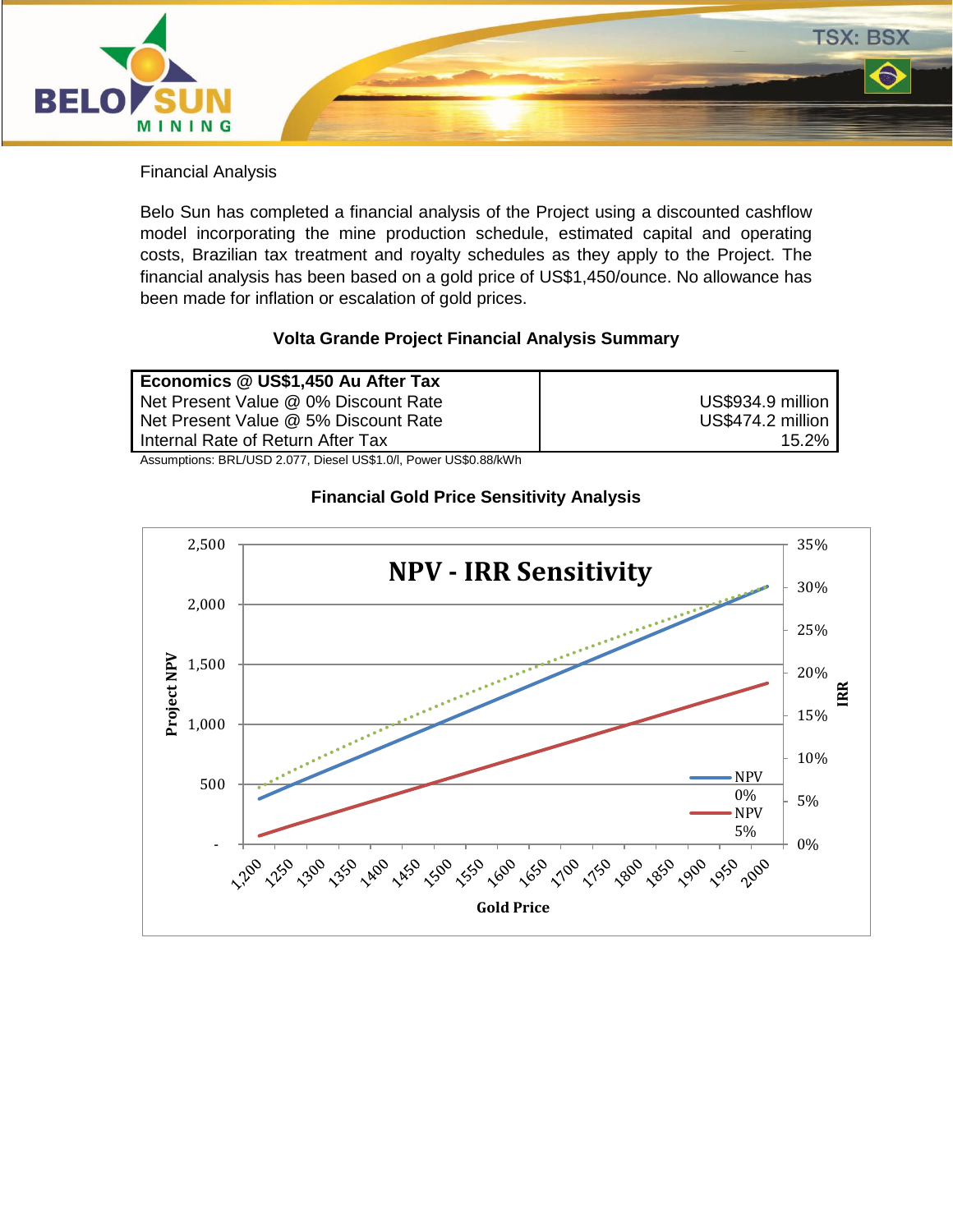

### **Schedule**

The Company submitted its environmental assessment as part of the Project permitting process in March 2012. Engineering studies are ongoing with the objective of finalising the Volta Grande Feasibility Study in Q4 2013 and assuming positive results from the Feasibility Study, targeting a construction decision by year end with production anticipated to commence in early 2016.

**TSX: BSX** 

Mark Eaton, President and CEO stated "We are pleased with the results of the PFS, but the Belo Sun team will continue working on opportunities to optimise the Project further as part of the Feasibility Study ("DFS"), these include:

- The potential to include the higher grade South Block resource following updating of the resource classification based on the current drill program, this will allow feeding higher grade ore earlier in the mine life,
- Inclusion of recent drilling at Ouro Verde and Grota Seca to update the resource estimate and potentially add further mineral reserves and extend the mine life. Specifically the recently mineral resource estimate update has already increased the measured and indicated resources to 87,981 k/t with 4.7 MOz at an average grade of 1.68 g/t (see news release dated April 15, 2013) and a further modest increase is expected with an additional update scheduled to be completed by Q3 2013 and included on the DFS. Complete resource modelling at a lower cut off grade to estimate the grade of mineralization adjacent to the mining blocks to accurately assign grades to potential mining dilution which is presently assigned a zero grade value,

| Volta Grande Resource Estimate (April | Measured | Indicated | Measured + Indicated |
|---------------------------------------|----------|-----------|----------------------|
| 2013)                                 |          |           |                      |
| Tonnes ('000's)                       | 55,825   | 32,156    | 87,981               |
| Grade (g/t Au)                        | 1.68     | 1.66      | 1.68                 |
| Ounces ('000's)                       | 3,021    | 1,719     | 4,741                |

- Further optimization of the mine plan in regards to pit sequencing and waste management facilities,
- Further optimization of the process plant design."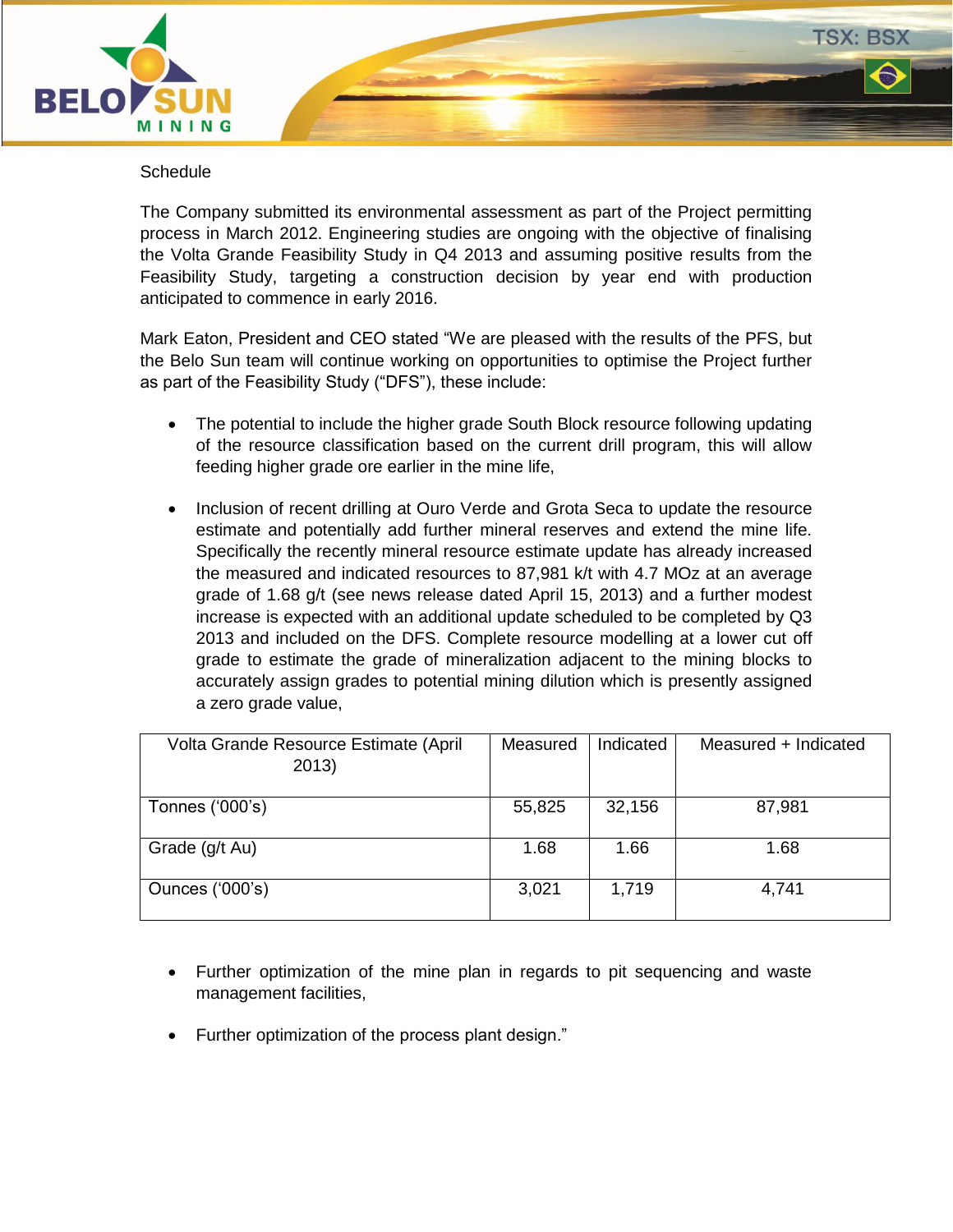

### Qualified Persons

The scientific and technical information contained in this news release pertaining to the Project has been reviewed and approved by the following Qualified Persons under NI 43-101 who consent to the inclusion of their names in this release: Dr. Jean-Francois Couture, PGeo and Dr. Oy Leuangthong, P.Eng (Mineral Resource), Carlos Guzmán, Registered Member of the Chilean Mining Commission and Fellow of the AusIMM (Mineral Reserves), Paulo Franca Chartered Professional (Geotechnical) AusIMM, (Mining Geotechnical, hydrology and hydrogeology), Niel Morrison P.Eng (Metallurgical Process Design) and Anthony Copland P.Eng (Infrastructure and Author Technical Report).

**TSX: BSX** 

The technical report will be filed on SEDAR within 45 days of the date of this press release.

### **For further information, please contact:**

Mark Eaton, President and CEO Belo Sun Mining Corp. (416) 309-2137

#### *Cautionary Statement on Forward Looking Information*

*All statements, other than statements of historical fact, contained or incorporated by reference in this news release, but not limited to, any information as to the future financial or operating performance of Belo Sun, constitute ''forward-looking information'' or ''forward-looking statements'' within the meaning of certain securities laws, including the provisions of the Securities Act (Ontario) and are based on expectations, estimates and projections as of the date of this news release. Forward-looking statements include,*  without limitation, statements with respect to: possible events, the future price of gold, the estimation of mineral reserves and mineral *resources, the realization of mineral reserve and mineral resource estimates, the timing and amount of estimated future production, costs of production, capital expenditures, costs and timing of the development of projects and new deposits, success of exploration,*  development and mining activities, permitting timelines, currency fluctuations, requirements for additional capital, government *regulation of mining operations, environmental risks, unanticipated reclamation expenses, title disputes or claims and limitations on insurance coverage. The words "anticipates", ''plans'', ''expects'', "indicative", "intend", ''scheduled'', "timeline", ''estimates'', ''forecasts", "guidance", "opportunity", "outlook", "potential", "projected", "schedule", "seek", "strategy", "study" (including, without limitation, as may be qualified by "feasibility" and "pre-feasibility"), "targets", "models", or ''believes'', or variations of or similar such words and phrases or statements that certain actions, events or results ''may'', ''could'', ''would'', or ''should'', ''might'', or ''will be taken'', ''occur'' or ''be achieved'' and similar expressions identify forward-looking statements. Forwardlooking statements are necessarily based upon a number of estimates and assumptions that, while considered reasonable by Belo Sun as of the date of such statements, are inherently subject to significant business, economic and competitive uncertainties and contingencies. The estimates, models and assumptions of Belo Sun referenced, contained or incorporated by reference in this news release, which may prove to be incorrect, include, but are not limited to, the various assumptions set forth herein and in our most recently filed Annual Information Form and our full-year 2012 Management's Discussion and Analysis as well as: (1) there being no significant disruptions affecting the operations of Belo Sun or any entity in which it now or hereafter directly or indirectly holds an investment, whether due to labour disruptions, supply disruptions, power disruptions, damage to equipment or otherwise; (2) political and legal developments in Brazil being consistent with Belo Sun's current expectations; (3) the exchange rate between the Canadian dollar, Brazil Real and the U.S. dollar being approximately consistent with current levels; (4) certain price assumptions for gold; (5) prices for diesel, natural gas, fuel oil, electricity and other key supplies being approximately consistent with current levels; (6) production and cost of sales forecasts for Belo Sun, and entities in which it now or hereafter directly or indirectly holds an investment, meeting expectations; (7) the accuracy of the current mineral reserve and mineral resource estimates of Belo Sun (including but not limited to ore tonnage and ore grade estimates) and any entity in which it now or hereafter directly or indirectly holds an investment; (8) labour and materials costs increasing on a basis consistent with Belo Sun's current expectations; (9) the viability of the Volta Grande Project (including but not limited to the impact of ore tonnage and grade variability reconciliation analysis) as well as permitting, development and expansion being consistent with Belo Sun's current expectations; and (10); access to capital markets. Known and unknown factors could cause actual results to differ materially from those projected in the forward-looking statements. Such factors include, but are not limited to: fluctuations in the currency markets; fluctuations in the spot and forward price of gold or certain other commodities (such as diesel fuel and electricity); increases in the discount rates applied to present value net future cash flows based on country-specific real weighted average cost of capital; declines in the market valuations of peer group gold producers and Belo Sun, and the resulting impact on market price to net asset value multiples; changes in interest rates or gold rates; changes*